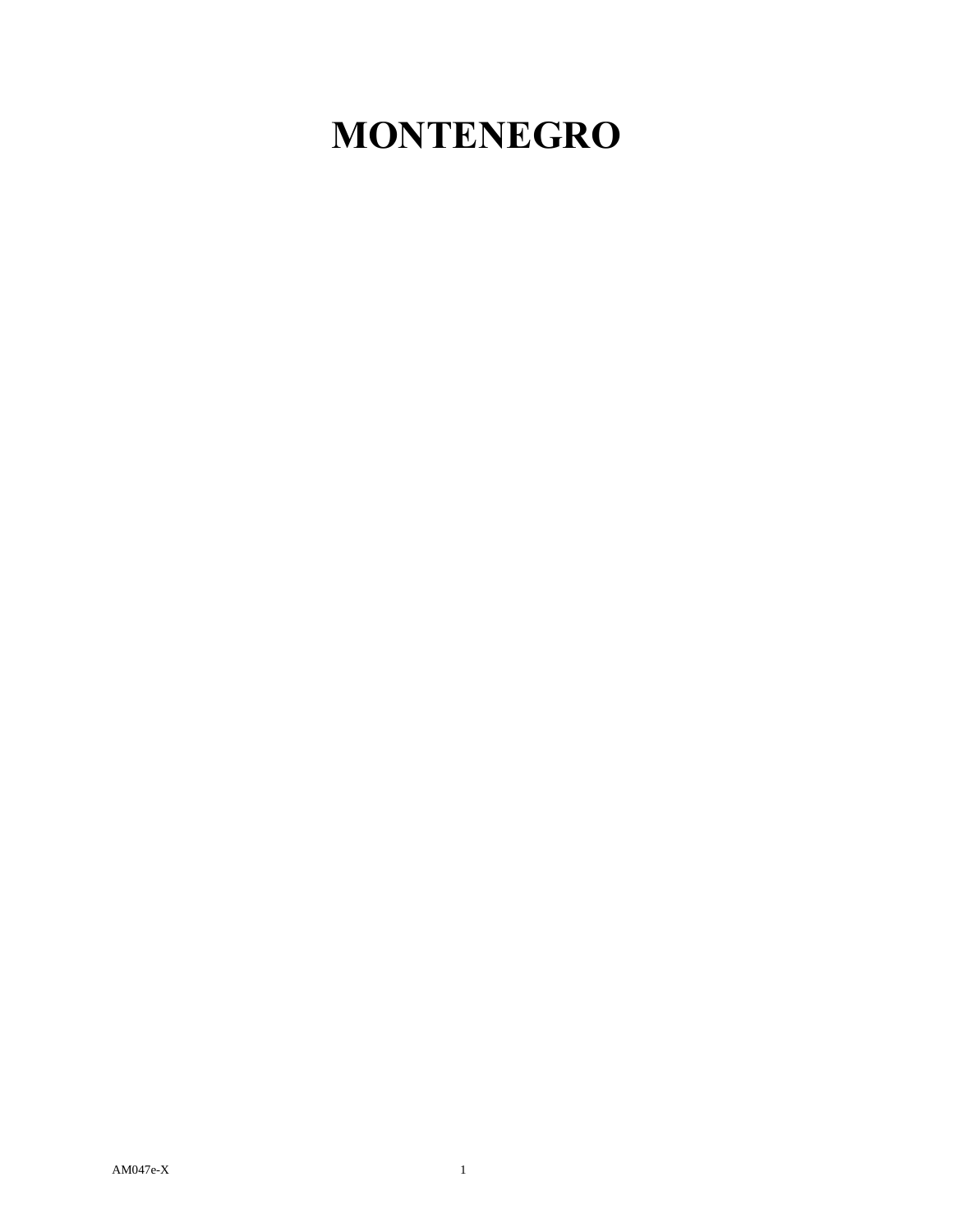## **Statement of the Alternate Governor from Montenegro**

## **Mr. Dragan Darmanović, General Director of the Directorate for State Treasury, Ministry of Finance**

## Dear President,

I, as alternate Governor from Montenegro, share the standing of the EBRD that this Annual Meeting is held in unusual circumstances. Namely, this virtual meeting in the time of corona virus puts in front of us requirement to be aware of uncertainties which this pandemic brings and the need to be flexible in order to adequately respond to all tasks and challenges that are coming in future.

Please, allow me to congratulate to EBRD employees for putting strong efforts in organizing Annual Meeting in virtual format, particularly due to the fact that this year we have election of the President which requires implementation of numerous technical requirements in order to enable smooth course of the meeting.

I would like to express our appreciation for the Bank's fast and unprecedented response to the COVID-19 crisis during the past couple of months and we hope that this strong support provided by the Bank will be continued in the period that coming. Having in mind that pandemic of Covid 19 strongly hit economies all over the world, badly hitting especially emergency market economies, supports of the International financial organization, like EBRD, in this moment is very important for economic recoveries of this countries.

In that sense, when we come to the agenda, we would like to emphasize that adoption of the Strategic and Capital Framework 2021-2025 is of the crucial importance for defining of precise directions of the future operating of the EBRD, especially now when entire world is facing with corona crisis which consequences will certainly take effect on a long term. Additionally, envisaged review of implementation of the SCF on the Annual Meeting 2022 is very important considering that this will ensure the control of its implementation but also its flexibility according to the needs that might rise in between.

We support Banks position to be strong and reliable partner in this difficult time and initiative to increase its operation in volume and geographically. We believe that Bank's decision to support countries of operations less advanced in transition, including among others Western Balkans countries, which economies suffered a lot in previous period is very important. We are of the opinion that supporting of public and private sector investments and combinations of those two types of investments, can provide financial injection necessary to support the vulnerable economies in this moment.

Most of the countries facing now lower foreign direct investments, significant decreasing of revenues, consumptions, commercial bank lending activities and all this circumstances can lead to the decreasing of productions, closing the companies and losing the jobs which will rise the social and financial issues in the countries. Our main goal in period which comes need to be, through this financing of public and private sector, to keep and improve production, jobs and try to maintain or increase consumption what can enhance productions. Through the sustainable public investments, Governments can provide economic activities, improve infrastructure in many areas, including green economy, easier transition period and, in this way, increase governance efficiency especially in the Western Balkans countries. On other hand, it is good and very important Bank's decisions to put more focus on in private sector, which will bring new